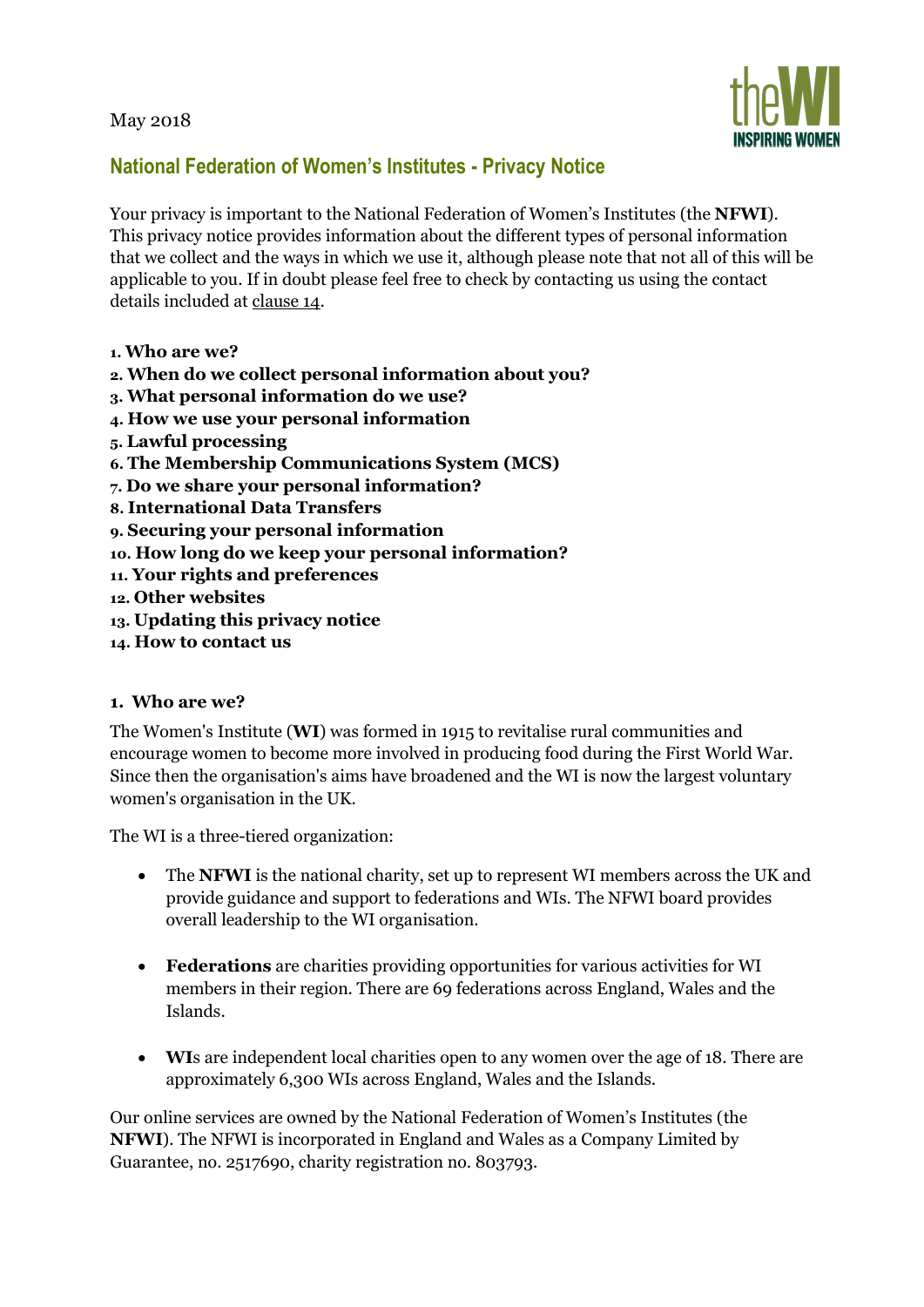WI Enterprises Ltd. (**WIE Ltd.**) is a subsidiary of the NFWI, incorporated in England and Wales, company no. 1339906. WIE Ltd. is the trading arm of the NFWI and helps raise funds for the NFWI to help finance the work of the WI.

This privacy notice covers the use of personal information by both the NFWI and WIE Ltd. and we will clarify in what circumstances WIE Ltd. uses your personal information. We also explain how your personal information is shared across the organisation.

Please note that our associated charity Denman, the NFWI-owned adult education residential college, operates through a separate website –  $www.deman.org.uk - and you should refer to$  $www.deman.org.uk - and you should refer to$ Denman's own privacy policy to learn how it uses your personal information.

## **2. When do we collect personal information about you?**

We may hold information relating to you from a number of sources, and will collect personal information about you:

a. When you give it to us **directly**

For example, personal information that you submit through our website by signing up to a newsletter, contacting us through the "Contact Us" form, making a donation, or any personal data that you share with us when you communicate with us by email, phone or post.

- b. When it is entered into the **MCS** by your WI or federation Your WI's MCS Rep will store your membership details in the Membership Communication System (MCS). Please refer to clause 6 for more information on the MCS.
- c. When you visit one of our **websites** The NFWI uses cookies and other tracking technologies to improve your experience on our website and this can involve collecting personal data. Please refer to our Cookies Policy for details on the way our use of cookies may affect your personal data.
- d. When you make a purchase through **our online shop** WIE Ltd. will collect your personal information in order to fulfil any purchase of services or goods you make through our online shop.

## **3. What personal information do we use?**

We will collect, store and otherwise process the following information as part of your WI membership:

a. Your name and postal address.

In addition we may collect, store and otherwise process the following kinds of personal information:

- a. Additional contact details including your email address, telephone number(s), and social media identities if you opt to provide them;
- b. Information about our services which you use, such as attendance at NFWI events and meetings with NFWI staff that you have attended and the status of your WI membership; and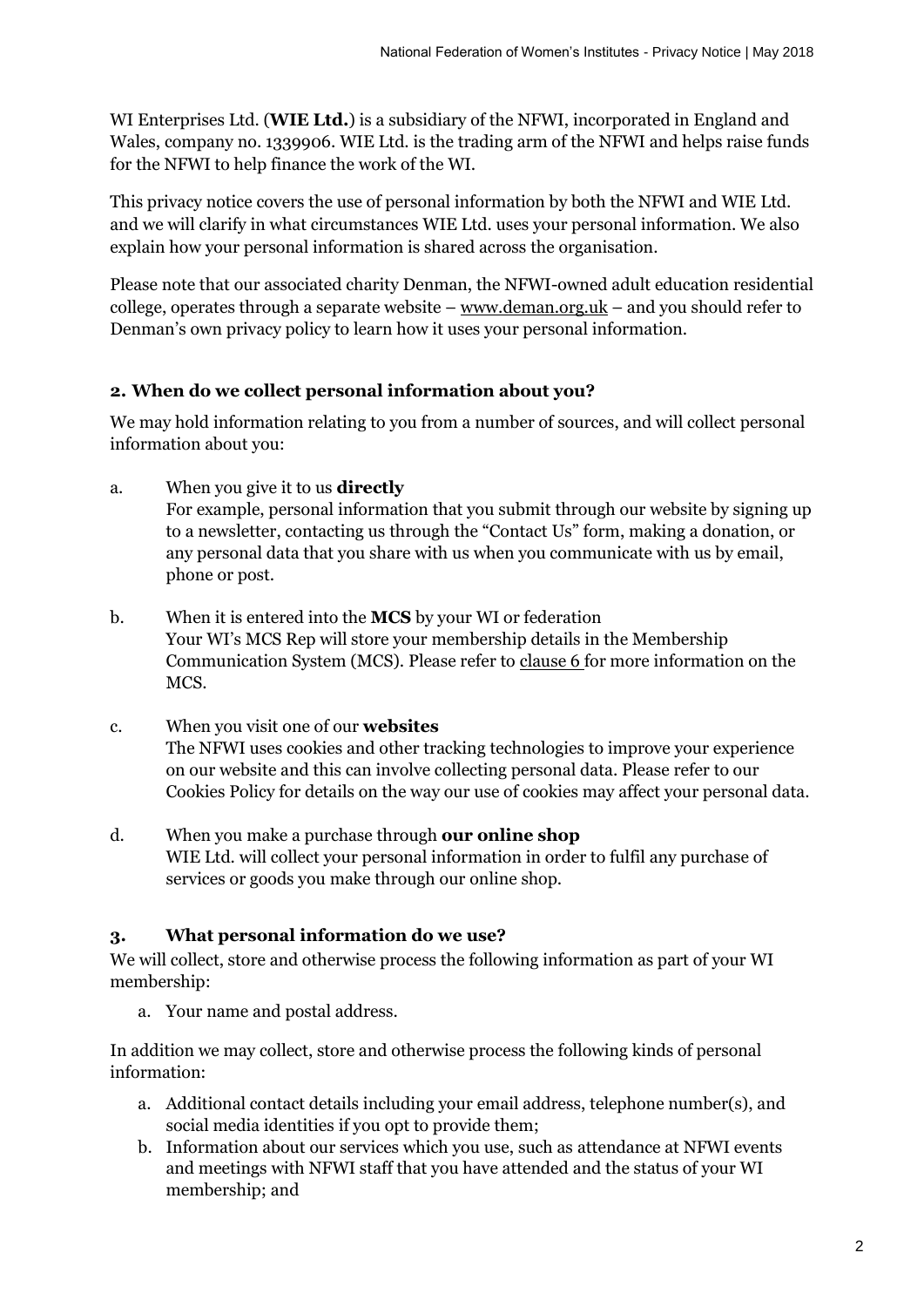- c. Your communication preferences;
- d. Your curriculum vitae and employment experience if you apply for a job with us;
- e. Information about your computer/ mobile device and your visits to and use of this website, including, for example, your IP address and geographical location;
- f. WIE Ltd. will collect information about your order (but not your financial information) when you make a purchase through our online shop; and
- g. Any other personal information you choose to share with us.

#### Special categories of data

The EU General Data Protection Regulation (**GDPR**) recognises certain categories of personal information as sensitive, and therefore requiring more protection. These categories of data include information about your health, ethnicity and political opinions.

In certain situations, the NFWI may collect and/or use special categories of data (for example in order to make adjustments for any disabilities or dietary requirements you may have when attending our events, or to provide an audio version of our magazine *WI Life*). We will only process these special categories of data if there is a valid reason for doing so and where the GDPR allows us to do so. For instance, we will usually seek your explicit consent to use such data.

## **4. How we use your personal information**

The NFWI may use your personal information:

- a. to provide you with services, products or information (such as *WI Life* magazine) that you have requested;
- b. to provide access to "member-only" services such as My WI and WI Training*;*
- c. to provide updates about our work, services, activities, publications or products (where necessary, and only where you have provided your consent to receive such information, e.g. explicitly subscribing to a specific newsletter);
- d. to invite you to NFWI events we feel that you might be interested in;
- e. to process your donations;
- f. to answer your questions/ requests and communicate with you in general;
- g. to further our charitable aim in general, including for fundraising activities and asking for volunteer support;
- h. to analyse and improve our work, services, activities, products or information (including our website) or for our internal records;
- i. to process your application for a job when you apply by contacting us via our website;
- j. to audit and/ or administer our accounts;
- k. to include your contribution in the *WI Life* magazine or one of our websites if you contact us with content;
- l. to satisfy legal obligations which are binding on us, for example in relation to law enforcement requests or due diligence checks before accepting major donations;
- m. for the prevention of fraud or misuse of service; and
- n. for the establishment, defence of enforcement of legal claims.

WIE Ltd. will also use your personal information to fulfil the purchases you make through the online shop.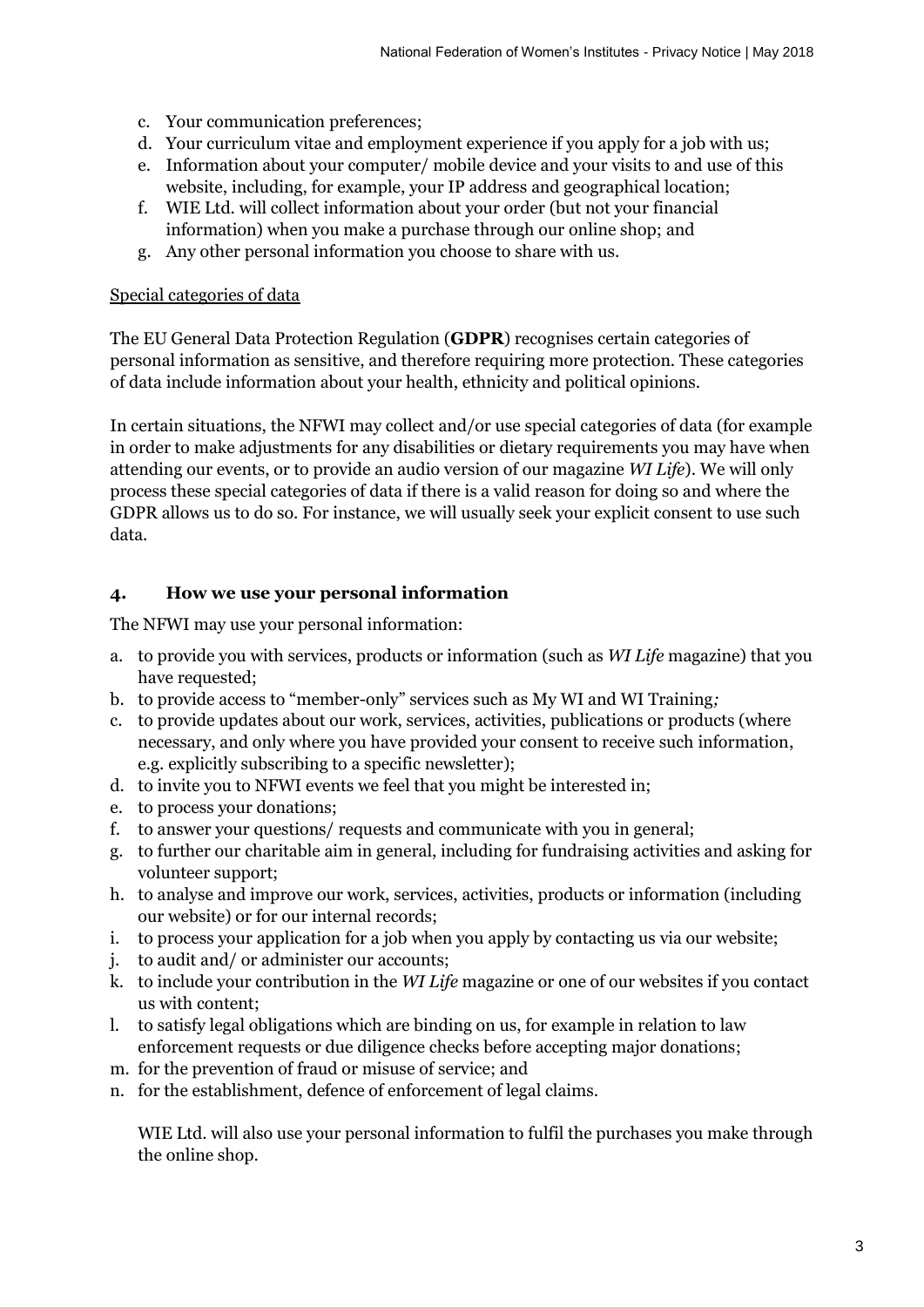## **5. Lawful processing**

We are required to rely on one or more lawful grounds to collect and use the personal information that we have outlined above. We consider the grounds listed below to be relevant:

## **a. Consent**

Where you have provided your consent for our use of your personal information in a certain way, for example where we ask for your consent to send you a newsletter.

#### **b. Legal obligation**

Where the processing of your personal information is necessary for us to comply with a legal obligation to which we are subject.

#### **c. Contractual relationship**

Where it is necessary for us to process your personal information in order to perform a contract to which you are a party (or to take steps at your request prior to entering a contract), for example WIE Ltd. relies on this ground in order to fulfil any order you make in the online shop.

#### **d. Legitimate interests**

We rely on this basis where applicable law allows us to collect and use personal information for our legitimate interests and the use of your personal information is fair, balanced, and does not unduly impact your rights. For instance, it is in our legitimate interest to promote the aims and objectives of the NFWI and to use the personal data of members in order to do so.

## **6. Membership Communication System (MCS) Database**

When you become a member of the WI, your local representative provides us with your personal information and it is stored on the MCS database which we are responsible for. The MCS database is our internal database of all WI members and is only accessible to your WI's MCS Rep and Federation and NFWI staff, who will use the information to administer your WI membership (for example to send you copies of *WI Life*, or if you have provided your email address to authenticate your WI membership allowing you to access *My WI* and *WI Training)*. If you are an officer, a committee member or have another role within the WI we also use your information to assist in the administration of those roles.

Please note that you are in full control of the information held in the MCS. If you would like to update any of your details, or would like to see the information held within the MCS please speak to your WI's MCS Rep.

## **7. Do we share your personal information?**

The NFWI will not sell, rent or lease your personal information to others. However, we may disclose your personal information to selected third party processors (such as agents or subcontractors) for the purposes outlined at  $_{\text{clause 4}}$ . The third party in question will be obligated to use any personal data they receive in accordance with our instructions. For instance, we engage a third party to carry out audits on the way our magazine, *WI Life*, is received. We also engage a third party to host and maintain our MCS database and other websites.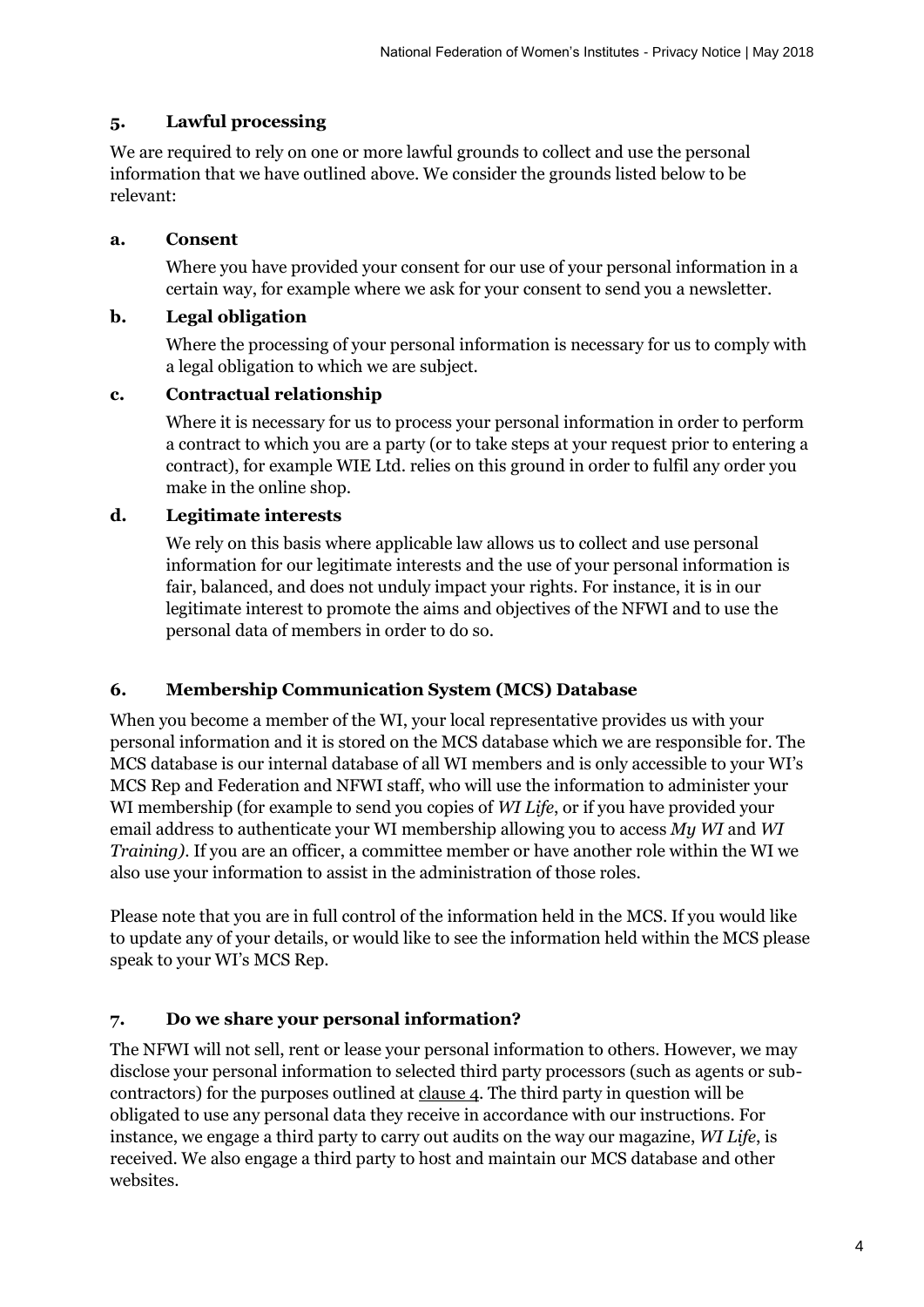We also use a third party provider, [MailChimp,](http://www.mailchimp.com/) to send out our newsletters (for example the *NFWI Public Affairs Digest* and *NFWI-Wales Public Affairs Digest*). When you sign up for one of our newsletters your email address and, if provided, name is sent directly to MailChimp.

We also use a third party provider, [SurveyMonkey,](https://www.surveymonkey.co.uk/) to facilitate our surveys. The information you provide is sent directly to [SurveyMonkey.](https://www.surveymonkey.co.uk/)

We also use a third party provider, **Disqus**, to provide commenting functionality on My WI. Your name, email address and IP address is shared with Disqus when a comment is added to an article on My WI.

We also use a third party supplier, [Zendesk,](https://www.zendesk.co.uk/) to provide the helpdesk software we use to support My WI. This includes the "Help?" widget shown across My WI. When you submit a request for help your name, email address and any other personal information you share in your request will be sent directly to Zendesk.

When you ask us to provide you with information about your "current location" in order to find your closest WI, you will be prompted to allow your web browser (Internet Explorer, Chrome, Safari etc.) to send us your estimated location. How this is determined will vary depending on the web browser you use, but for a general overview please refer to [https://www.mozilla.org/en-US/firefox/geolocation/.](https://www.mozilla.org/en-US/firefox/geolocation) In addition, when you add your postcode to identify your location, it is not saved on our website.

When you buy items in our online shop, your contact details and information about your order (not your financial details) are sent to authorised staff. Your financial details are collected by [Worldpay](http://www.worldpay.co.uk/) directly via their website, subject to their [standard security measures,](https://secure.worldpay.com/global3/brands/worldpay/payment/default/help_security_en.html) and are not retained by us. We also engage a third party fulfilment house to deliver the products you purchase through the online shop.

We reserve the right to disclose your personal information to third parties:

- a. when you provide your personal information in our contact form, the form may be forwarded to the appropriate regional contact, such as a local federation office, member of staff or volunteer, in order to accommodate your request;
- b. for auditing purposes e.g. finance audits where we employ chartered accountants;
- c. if we are under any legal or regulatory obligation to do so; and
- d. in connection with any legal proceedings or prospective legal proceedings, in order to establish, exercise or defend our legal rights.

## **8. International Data Transfers**

As we sometimes use third parties to process personal information, it is possible that personal information we collect from you will be transferred to and stored in a location outside the UK or the European Economic Area (**EEA**).

Please note that certain countries outside of the UK or EEA have a lower standard of protection for personal information, including lower security protections. Where your personal information is transferred, stored, and/or otherwise processed outside the UK or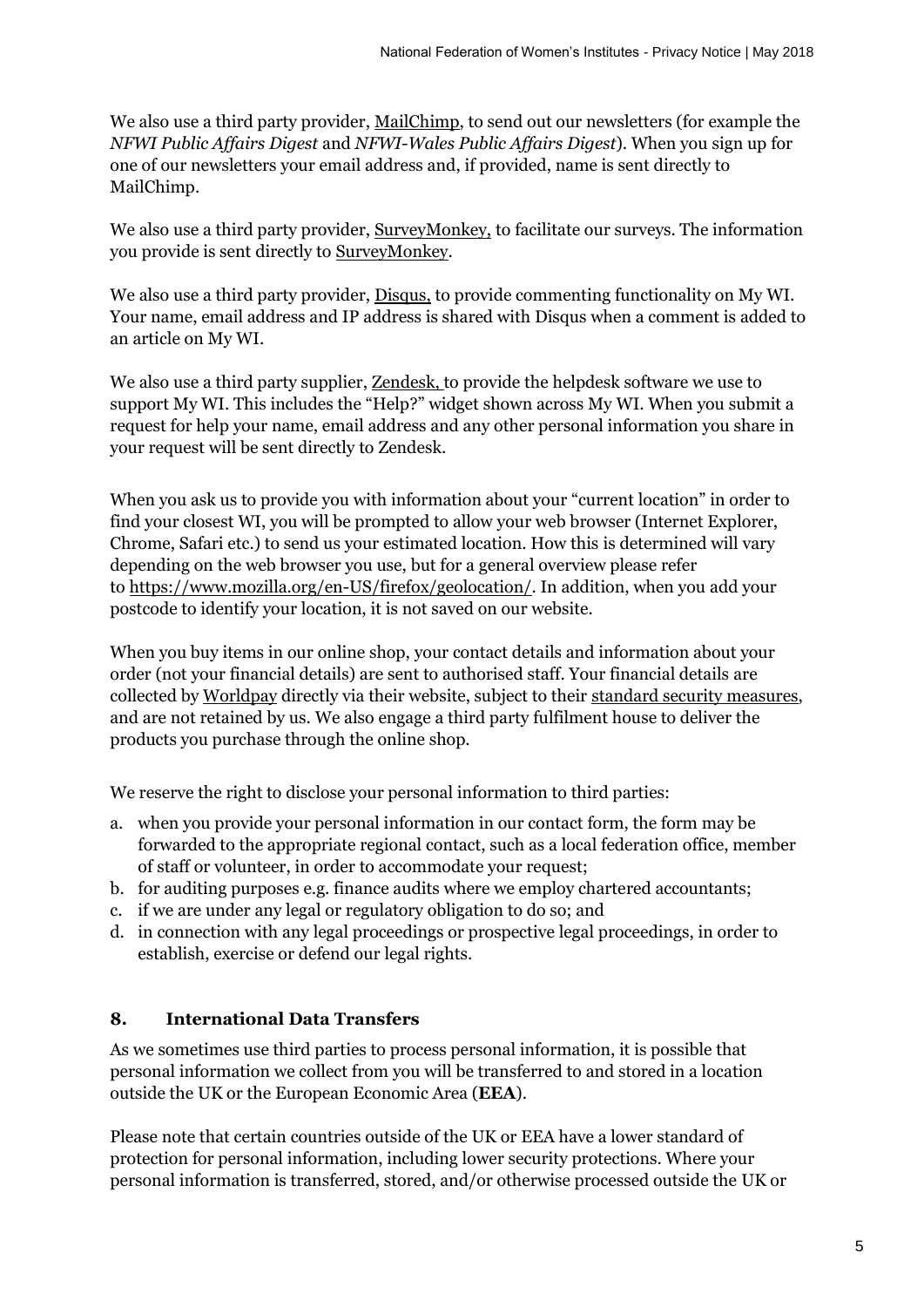EEA in a country which does not offer an equivalent standard of protection to the UK or EEA, we will take all reasonable steps necessary to ensure that the recipient implements appropriate safeguards designed to protect your personal information. If you have any questions about the transfer of your personal information, please contact us using the details at clause 15.

The NFWI Public Affairs team often conduct online surveys to assist with our campaigns. Our third party provider, [SurveyMonkey,](https://www.surveymonkey.co.uk/) stores your personal data on servers in the United States. They will only use it for the purpose of facilitating the survey. SurveyMonkey is certified under th[e Privacy Shield.](http://www.privacyshield.gov/)

When you sign up to one of our online newsletters, our third party provider, [MailChimp,](https://mailchimp.com/) stores your email address (and, if you provide it, your name) on servers in the United States. They will only use it for the purpose of sending you the newsletter you have subscribed to. MailChimp is certified under the [Privacy Shield.](http://www.privacyshield.gov/) You can easily unsubscribe from the newsletter by clicking on the "unsubscribe" link provided at the end of the email, or send an email to [dataprotection@nfwi.org.uk.](mailto:dataprotection@nfwi.org.uk)

If you decide to comment on My WI content, our third party provider, [Disqus,](https://disqus.com/) will store your name, email address and IP address on servers in the United States. They will only use your data for the purpose of providing the commenting functionality on My WI. Disqus is certified under th[e Privacy Shield.](http://www.privacyshield.gov/)

If you use the "Help?" widget on My WI, our third party provider, Zendesk, might store your name, email address and any other personal information you provide in your help request on servers in the United States. They will only use your data for the purpose of providing the helpdesk service we use to support members on My WI. Zendesk is certified under the [Privacy Shield.](http://www.privacyshield.gov/)

## **9. Securing your personal information**

The NFWI will take all reasonable technical and organisational precautions to prevent the loss, misuse or alteration of your personal information. We restrict access to those who have a need to know and we train staff in handling the information securely. The NFWI will store all the personal information you provide on secure servers.

## **10. How long do we keep your personal information?**

Unless still required in connection with the purpose for which it was collected and/or processed, we will generally remove your personal information from our records six years after the date that it was collected. For instance, if you cancel your WI membership, we will usually delete your personal data from our records 6 years after your cancellation. However, before this date: (i) if your personal information is no longer required in connection with such purpose(s); (ii) we are no longer lawfully entitled to process it; or (iii) you validly exercise one of your rights of erasure under clause 12, we will remove it from our records.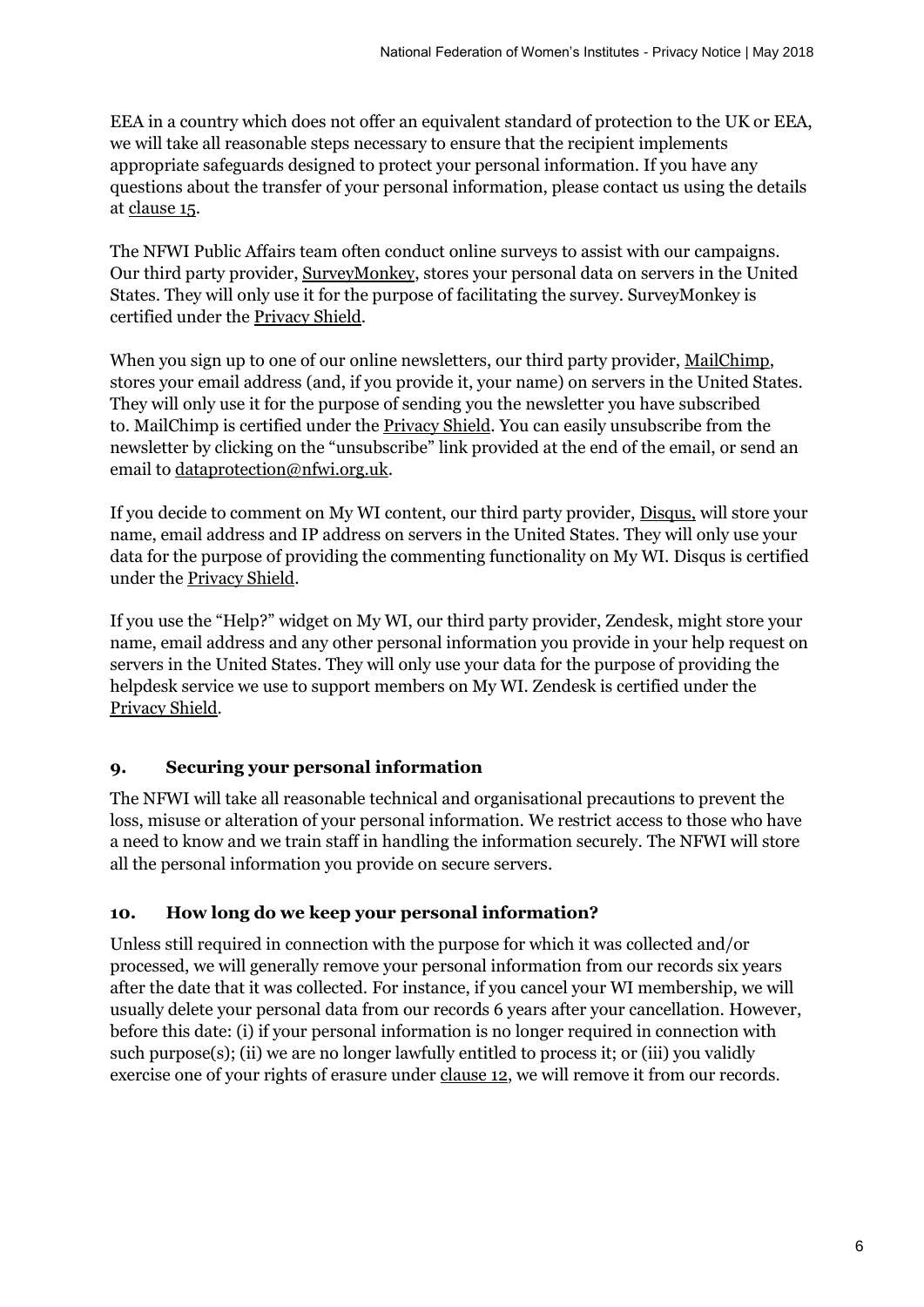## **11. Your rights and preferences**

The NFWI may contact you by post unless you request otherwise, and by telephone, email, social media or other electronic means depending on the communication preferences you have previously indicated.

Where we rely on your consent to use your personal information, you have the right to withdraw your consent at any time.

When we use your personal information you have the right to:

- a. Ask us for **confirmation** of what personal information we hold about you, and to request a copy of that information. If we are satisfied that you have a legal entitlement to see this personal information, and we are able to confirm your identity, we will provide you with this personal information.
- b. Request that we **delete** the personal information we hold about you, as far as we are legally required to do so
- c. Ask that we **correct** any personal information that we hold about you which you believe to be inaccurate.
- d. **Object** to the processing of your personal information where we: (i) process on the basis of the legitimate interests ground; (ii) use the personal information for direct marketing; or (iii) use the personal information for statistical purposes.
- e. Ask for the **provision** of your personal information in a machine-readable format to either yourself or a third party, provided that the personal information in question has been provided to us by you, and is being processed by us: (i) in reliance on your consent; or (ii) because it is necessary for the performance of a contract to which you are party; and in either instance, we are processing it using automated means.
- f. Ask for processing of your personal information to be **restricted** if there is disagreement about its accuracy or legitimate usage.

At any point you can request to unsubscribe from any NFWI newsletters you have subscribed to, or remove your personal information from the database by contacting us using the details listed in clause 15.

Please note that where you ask us to delete your personal information we will maintain a skeleton record comprising your name and contact details to ensure that we do not inadvertently contact you in the future. We may also need to retain some financial records for statutory purposes, for example Gift Aid.

**Please note that** you also have the right to lodge a complaint with the Information Commissioner's Office at [www.ico.org.uk/concerns](http://www.ico.org.uk/concerns)

## **12. Other websites**

The NFWI is not responsible for the privacy practices or the content of linked web sites. Please review the privacy notices of such websites.